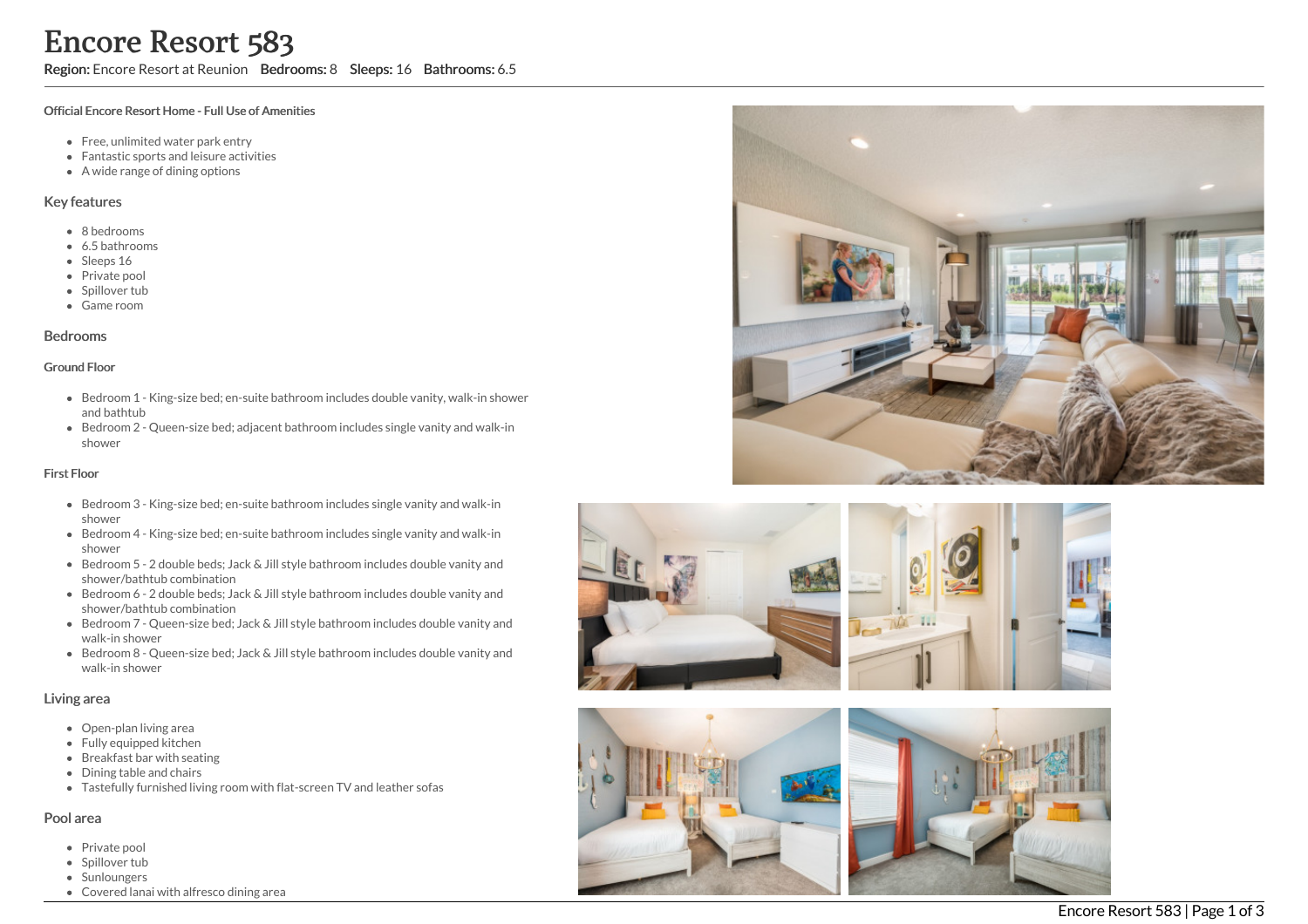• BBO

## Home entertainment

- Flat-screen TVs in living area and all bedrooms
- Games room with foosball, air hockey, table tennis and basketball shooting game
- Upstairs loft living area with flat-screen TV, video arcade game and comfortable seating

## General

- Air conditioning throughout
- Complimentary wifi
- Bedding and towels included
- Private parking

# Laundry room

- Washer and dryer
- $\bullet$  Iron and ironing board

# Children's equipment available for hire

- $\bullet$  Crib
- Stroller
- High chair
- Pack and play

## Places of interest

- Golf courses 4 miles
- Supermarket 2 miles
- $\bullet$  Shopping mall 4 miles
- Disney World 7 miles
- Seaworld 14 miles
- Universal Studios 20 miles
- Legoland 30 miles
- Airport 26 miles
- Beaches 75 miles